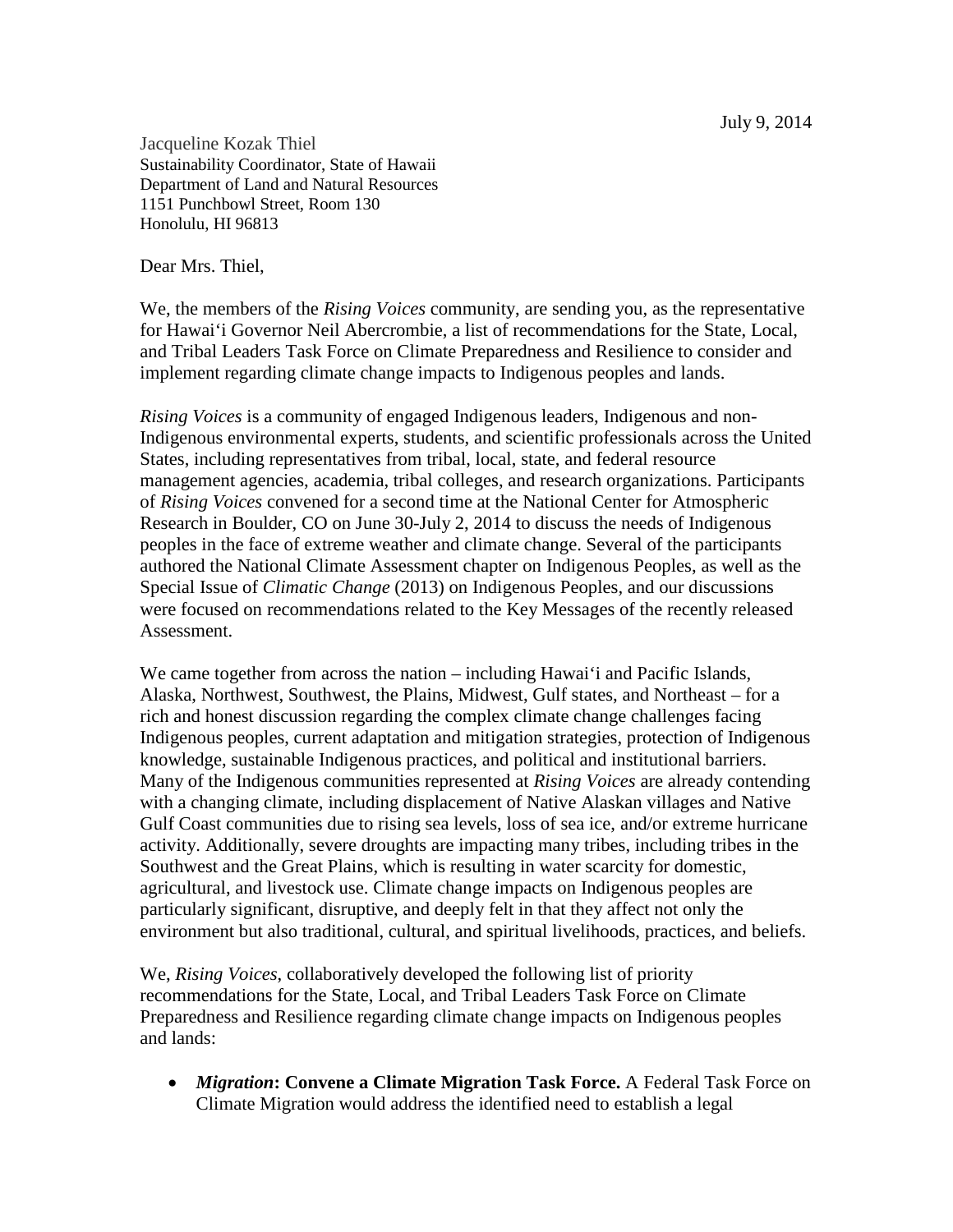mechanism, institutional framework, and financial support to directly support marginalized communities (Indigenous and non-Indigenous) who are facing displacement due to climate change impacts and who desire to migrate safely and with dignity. Because many Indigenous communities are urgently threatened with displacement, we strongly recommend that this be considered as a near-term action.

- *National Climate Assessment***: Establish a permanent and formalized structure for Indigenous participation in the U.S. National Climate Assessment**. Determine a mechanism for continued and expanded Indigenous engagement and support for long-term collaborative partnerships that sustain assessment activities, including respectful science support and data collection in collaboration *with*, not *on* or *for*, Indigenous communities. Important Indigenous led literatures and guidelines documents already exist and can be used for advising the Task Force on this recommendation.
- *Water rights***: Establish an institutional framework to ensure support for tribes to define and utilize their water rights.** Tribes need legal, financial, engineering, and scientific support in water rights adjudication, litigation, and settlement, such as financial support to fund infrastructure and engineering and scientific support to adequately quantify available surface and ground water, water use, water use projections, storage/transport options, and infrastructure development. Tribal governments need to participate in timely water settlement deliberations for all uses. An independent review process should be established to provide information on how settlement discussions are progressing and ensure that the kind of support required to facilitate agreement is provided.
- *Collaboration to Address Climate Change Impacts on Water:* **Establish basinlevel regional processes for federal, state, local, and tribal governments to develop and implement cohesive strategies for addressing impacts of climate change on water quality and quantity.** Climate change impacts on surface and ground water will profoundly affect human health, public safety, economies, ecological functions, and cultures. Collaboration is needed among a wide variety of tribal, federal, state, regional, and local entities with jurisdiction over water to contend with upstream and downstream impacts of climate change on water.
- *Traditional Ecological Knowledge (TEK)***: Map the TEKs, places, resource uses, and histories of coastal and other (i.e. drought afflicted) Indigenous communities as a resource guide for climate change impact and adaptation efforts, especially cross-community collaborations.** Indigenous people have a rich knowledge of their environment that is important for filling in lack of data and for developing adaptation and sustainable strategies.
- *Indigenous Perspectives***: Support inclusion of Indigenous perspectives, insights, and knowledge in federally-appointed and/or agency-led assemblies concerned with natural resources, environmental management, and policy**,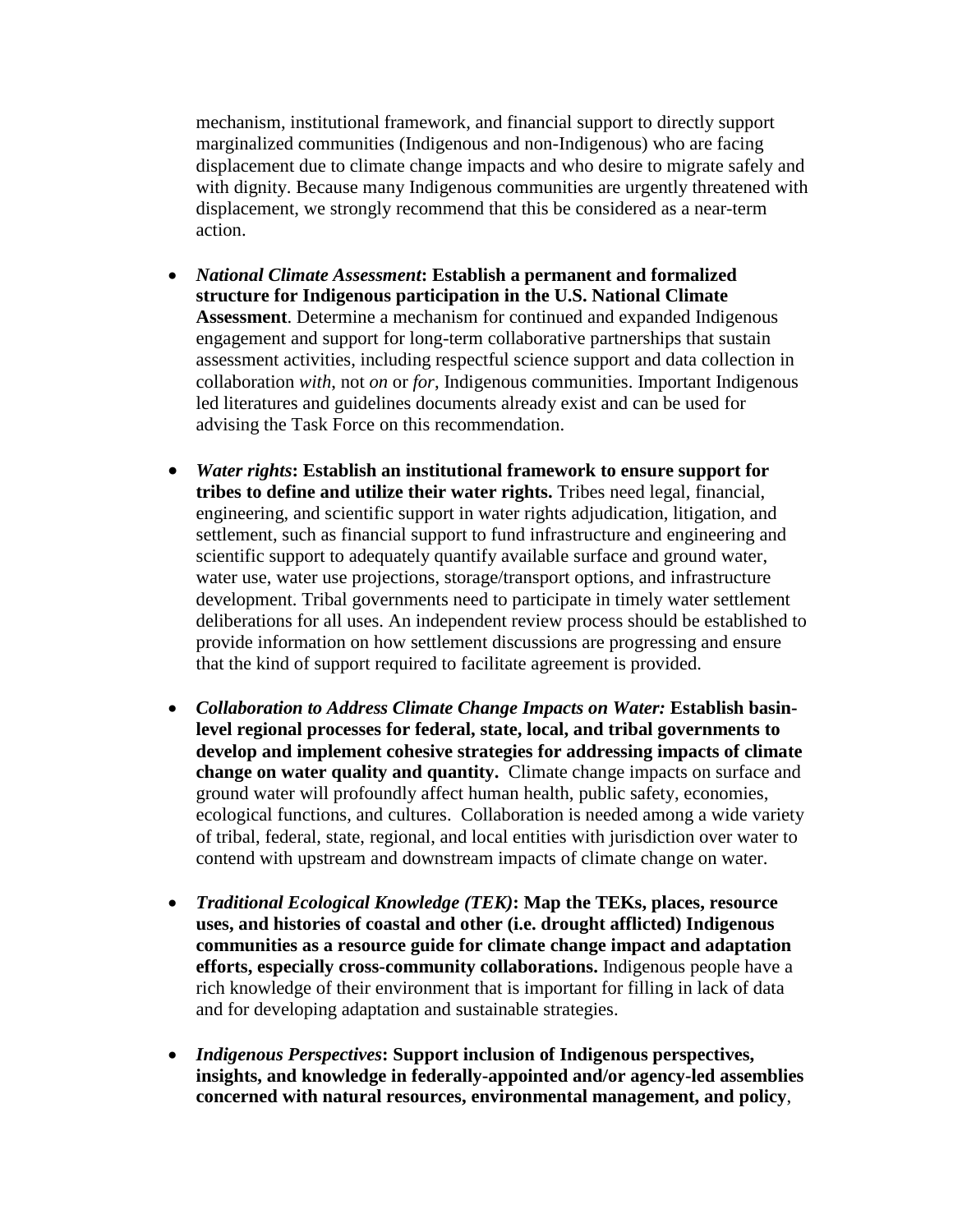such as the National Ocean Council's efforts to improve the health of our oceans, coasts, and Great Lakes. The free, prior, and informed consent (FPIC) of Indigenous peoples should be respected when these assemblies are formed and engage with Indigenous peoples.

- *Youth and Veterans***: Create a Climate Change Corps to enhance capacity building of youth leaders and returning Veterans.** The capacity of our youth needs to be enhanced through mentorships, scholarships, and internships with local federal agency affiliate offices (for example, in the County Extension offices with the USDA; in tribal Housing Authorities with HUD; in the National Renewable Energy Laboratories with the DOE, in restoring National Parks with the DOI, AmeriCorps, Conservation Corps, etc.). The Climate Change Corps, supporting both community youth and returning Veterans, could ensure the persistence and implementation of such capacity to strengthen resilience amongst Indigenous and non-Indigenous communities across the country for the near- and long-term.
- *Education***: Support and enhance relations between education institutions and agencies to foster educational needs that address climate change, variability, adaptation, and mitigation in all levels of academic education** (i.e. K-12, colleges, and universities)**, as well as for general public education**. Youth are the future and need to be involved in learning about climate change and addressing impacts and solutions.
- *Collaborative Research***: Have Indigenous communities most impacted by a changing climate be co-investigators in climate change research.** This includes helping to set a U.S. research agenda that addresses the unique priorities, contexts, and experiences of Indigenous communities and invites community members' participation as partners. Resources need to be allocated and managed by Indigenous community leaders to enable that participation, including resources to support training, workforce development, data gathering and management, the purchase of appropriate equipment, and the incorporation of research results into community planning.
- *Conference and Partnerships***: Establish an annual event for Indigenous communities to come together with researchers working on climate change.** The *Rising Voices* I and II workshops provide a model that could be applied for such an annual event. These events could be used as "mileposts" to collaborate and report on the recommendations and activities listed above.

We look forward to your response in considering and implementing these recommendations. The *Rising Voices* family stands ready to assist you to help implement these recommendations, as we represent a broad base of experience and expertise.

Respectfully, *Rising Voices*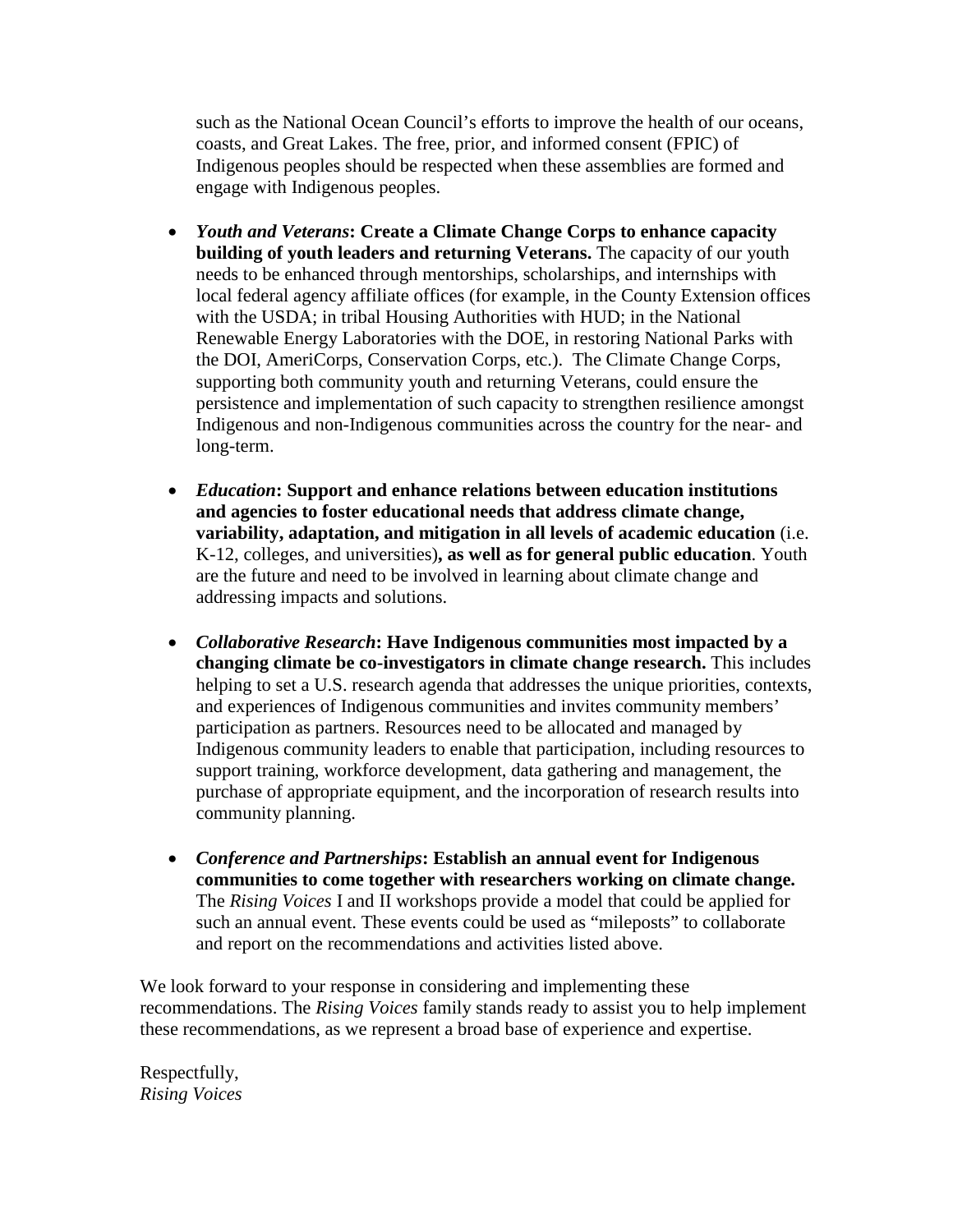Participants and Expert Contributors, June 30-July 2, 2014 workshop:

| <b>Name</b>                   | <b>Affiliation</b>                           |
|-------------------------------|----------------------------------------------|
| Grace Alvarez Sesma           | Cultural Educator, Consultant                |
|                               | University of Hawaii Pacific Business Center |
| Tusi Avegalio                 | Program                                      |
| <b>Bull Bennett</b>           | Kiksapa Consulting                           |
|                               | National Fish and Wildlife/Environmental     |
| Robyn Blackburn               | Protection Agency                            |
| Paulette Blanchard            | University of Oklahoma                       |
| Robin Bronen                  | University of Alaska                         |
| Cindy Bruvere                 | National Center for Atmospheric Research     |
| Melissa Burt                  | Colorado State University                    |
| Chris Caldwell                | College of Menominee Nation                  |
| <b>Sally Carufel Williams</b> | Native American Fish and Wildlife            |
| Karletta Chief                | University of Arizona                        |
|                               | Independent Scholar, Health and Cultural     |
| Ken Cohen                     | Education                                    |
| Lisa Colombe                  | Inter Tribal Buffalo Council                 |
| Karen Cozzetto                | University of Colorado at Boulder            |
| Theresa Dardar                | Pointe-au-Chien Indian Tribe                 |
| John Doyle                    | Little Big Horn College                      |
| Marla Emery                   | <b>US Forest Service</b>                     |
| Chris Farley                  | <b>US Forest Service</b>                     |
| <b>Ulrick Francisco</b>       | Tohono O'odham Community Xollege             |
| Cody Gibson                   | <b>Haskell University</b>                    |
|                               | <b>Institute for Tribal Environmental</b>    |
| Cristina Gonzalez-Maddux      | Professionals                                |
| <b>Bob Gough</b>              | Intertribal Council On Utility Policy        |
|                               | Native American Producers Alliance and Film  |
| Ava Hamilton                  | Festival                                     |
| <b>Preston Hardison</b>       | <b>Tulalip Tribe</b>                         |
| Nicole Herman-Mercer          | <b>US Geological Survey</b>                  |
| Greg Holland                  | National Center for Atmospheric Research     |
| Lesley Iaukea                 | University of Hawaii, Manoa                  |
|                               | National Oceanic and Atmospheric             |
| Kristina Kekuewa              | Administration                               |
| Terry Ketchum                 | University of Oklahoma                       |
| Marda Kirn                    | <b>EcoArts Connections</b>                   |
| Stephen Koester               | University of Colorado at Denver             |
| Jacqueline Kozak Thiel        | State of Hawaii                              |
| Linda Kruger                  | <b>US Forest Service</b>                     |
| Alyx Ladd                     | <b>Blackfeet Community College</b>           |
| <b>Heather Lazrus</b>         | National Center for Atmospheric Research     |
| <b>Rusty Low</b>              | University of Nebraska, Lincoln              |
|                               | National Oceanic and Atmospheric             |
| Georgia Madrid                | Administration                               |
| Julie Maldonado               | US National Climate Assessment, American     |